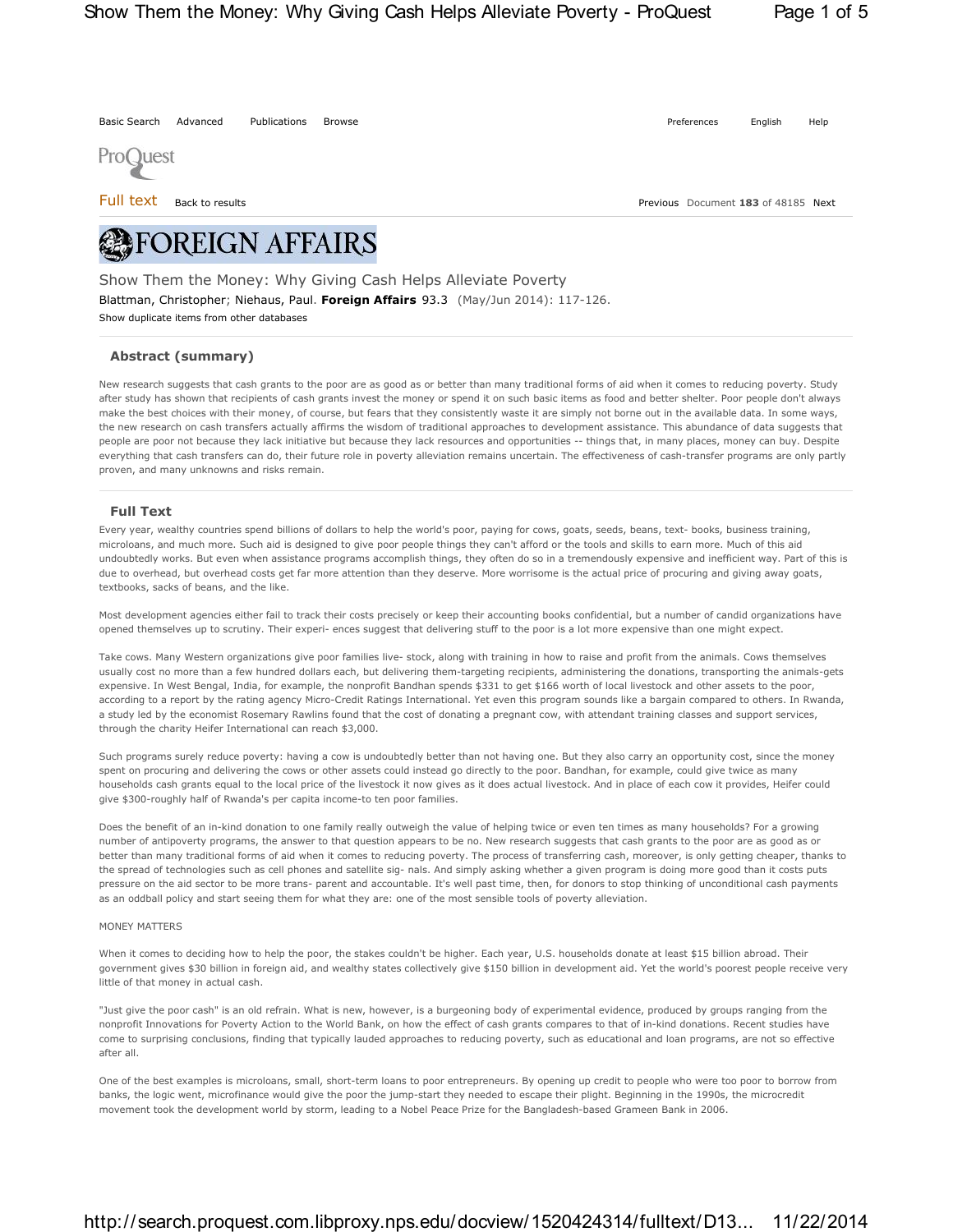Yet a belated series of randomized trials has called the success of microloans into question. One example comes from the Indian non- profit Spandana. Beginning in 2005, the group made loans of about \$250 to hundreds of women in Hyderabad, India, at relatively low inter- est rates. The mit economist Abhijit Baneriee and a number of collaborators worked with Spandana to evaluate the program's performance over three years; they found no effect on education, health, poverty, or women's empowerment. To be sure, people certainly benefit from access to credit; it helps them cope with crises and buy expensive things such as new roofs or farm equip- ment and pay for them over time. But as Banerjee concluded after reviewing an additional two decades' worth of data on such loans, "there is no evidence of large sustained consumption or income gains as a result of access to microcredit."

Another popular approach to development aid has been business and vocational training. There is little data on how much aid spending goes to training, but as an example, the International Labor Organiza- tion's Start and Improve Your Business Program claims to have trained more than 4.5 million people in over 100 countries since 1977. "Teach a man to fish and you feed him for a lifetime," the proverb goes. Yet the results of teaching anything-be it fishing or farming or word processing-have been patchy at best. In 2012, the economists David McKenzie and Christopher Woodruff reviewed more than a dozen randomized trials in developing countries and concluded that training business owners had little lasting effect on their sales or profits.

No wonder people in developing countries, when given the choice, don't necessarily choose to invest in skills training. In another recent study, one of us (Christopher Blattman) worked with the economists Nathan Fiala and Sebastian Martinez to examine a government-run training program in Uganda. Rather than simply providing classes in various trades, the initiative gave grants of around \$7,000 to over 250 groups of 15-25 young adults (roughly \$400 per group member) in return for a simple business plan describing how they would use the money to buy vocational training and tools. The groups were otherwise free to spend the money without oversight. The majority of the participants ended up using the funding to enter skilled trades such as tailoring or metalworking. But they spent most of the money acquiring the physical tools and materials they needed to start working, allocating only around ten percent of the grants to training. That turned out to be a wise investment decision: over four years, the participants' incomes rose by an average of roughly 40 percent.

None of this is to say that existing practices should be tossed aside. But they can certainly be improved. With microfinance, for example, finding ways of lending larger sums for longer periods at lower rates would surely make many businesses more sustainable and profitable. The key point, however, is that new data are challenging the conven- tional wisdom that has long dictated how billions in development dollars are spent. Simply having a plausible theory of change doesn't cut it anymore. These days, it's about providing evidence of change- especially change that justifies the price of bringing it

#### DON'T HAVE A COW, MAN

Over the past few years, it has become increasingly clear that giving away money works in a wide range of development situations. Mexican families, Ghanaian farmers, Kenyan villagers, Malawian schoolgirls, and war-affected Ugandans-all have been shown in randomized trials to benefit from cash transfers. Economists have studied money transfers with conditions and without conditions, under supervision and not under supervision, on large scales and small scales, and against comparable loans. And by testing the effects of handouts over unusually long periods of time-five years out in Sri Lanka, four years out in Uganda-scholars have had access to far more detailed data than is available for many other poverty-reduction strategies.

These findings are particularly important because many funders, including governments, aid organizations, and development profes- sionals, still harbor significant reservations about cash transfers. They raise a variety of familiar concerns: that men drink their cash away, that the diligent but uneducated poor struggle to make sound decisions, and that handouts make people ever more dependent on aid. So far, however, the data contradict the most pessimistic of these worries.

Studies have shown that the world's poorest people do not squander cash transfers, even when there are no strings attached. An extreme example comes from a recent experiment run by one of us (Blattman), Julian Jamison, and Margaret Sheridan. In 2010-13, we gave uncondi- tional grants of \$200 to some of the least disciplined men to be found: drug addicts and petty criminals in the slums of Liberia. Bucking expectations, these recipients did not waste the money, instead spend- ing the majority of the funds on basic necessities or starting their own businesses. If these men didn't throw away free money, who would?

That finding echoes similar results elsewhere. Study after study has shown that recipients of cash grants invest the money or spend it on such basic items as food and better shelter. Poor people don't always make the best choices with their money, of course, but fears that they consistently waste it are simply not borne out in the available data.

Nor is there evidence that unconditional cash transfers make recipients lazy. Especially for poor people who have not fulfilled their potential, such as smallbusiness owners or underemployed youth with little access to hard capital, cash grants have frequently created wealth. Using such donations, entrepreneurs in Ghana and Sri Lanka have expanded their businesses, displaced women in Uganda have become traders and dou- bled their earnings, and farmers in Kenya have made home investments with high returns. In most of these experiments, people increased their future earning potential over the long term. In some cases, they did not. But in every study, people worked at least as many hours in the labor force as they had before receiving the cash transfers, if not more.

In some ways, the new research on cash transfers actually affirms the wisdom of traditional approaches to development assistance. Poor people in developing countries often use the cash given them to buy the same things that aid organizations have traditionally provided- livestock, tools, training, and so on. No one living on less than \$2 a day says no to a free cow, even if he is not cut out to be a dairy farmer. But the advantage of cash is its flexibility. When people have cash in hand, they tend to buy a wider variety of goods and services. Not everyone, after all, wants a cow.

#### THE FUTURE OF GIVING

This abundance of data suggests that people are poor not because they lack initiative but because they lack resources and opportunities-things that, in many places, money can buy. Donors should thus ask them- selves: With each dollar we spend, are we doing more good than the poor could do on their own with the same dollar?

In 2010-11, the Association of Volunteers in International Service, a Catholic development organization, did just that, evaluating an ongoing program in postwar northern Uganda in real time. To help 1,800 of the country's poorest women become retailers and traders, the program had been providing each woman with a grant of \$150, five days of business planning assistance and training, and follow-up visits from aid workers who offered supervision and advice. Altogether, the program cost nearly \$700 for every impoverished woman it assisted. The organization, working with a team of researchers that included one of us (Blattman), decided to measure the impact of the program without its most expensive service: the follow-up visits. We found that such visits did increase the women's profits yet cost more than twice the amount of the cash grant itself. In other words, the follow-up was far less effective per dollar than the grant and the training course.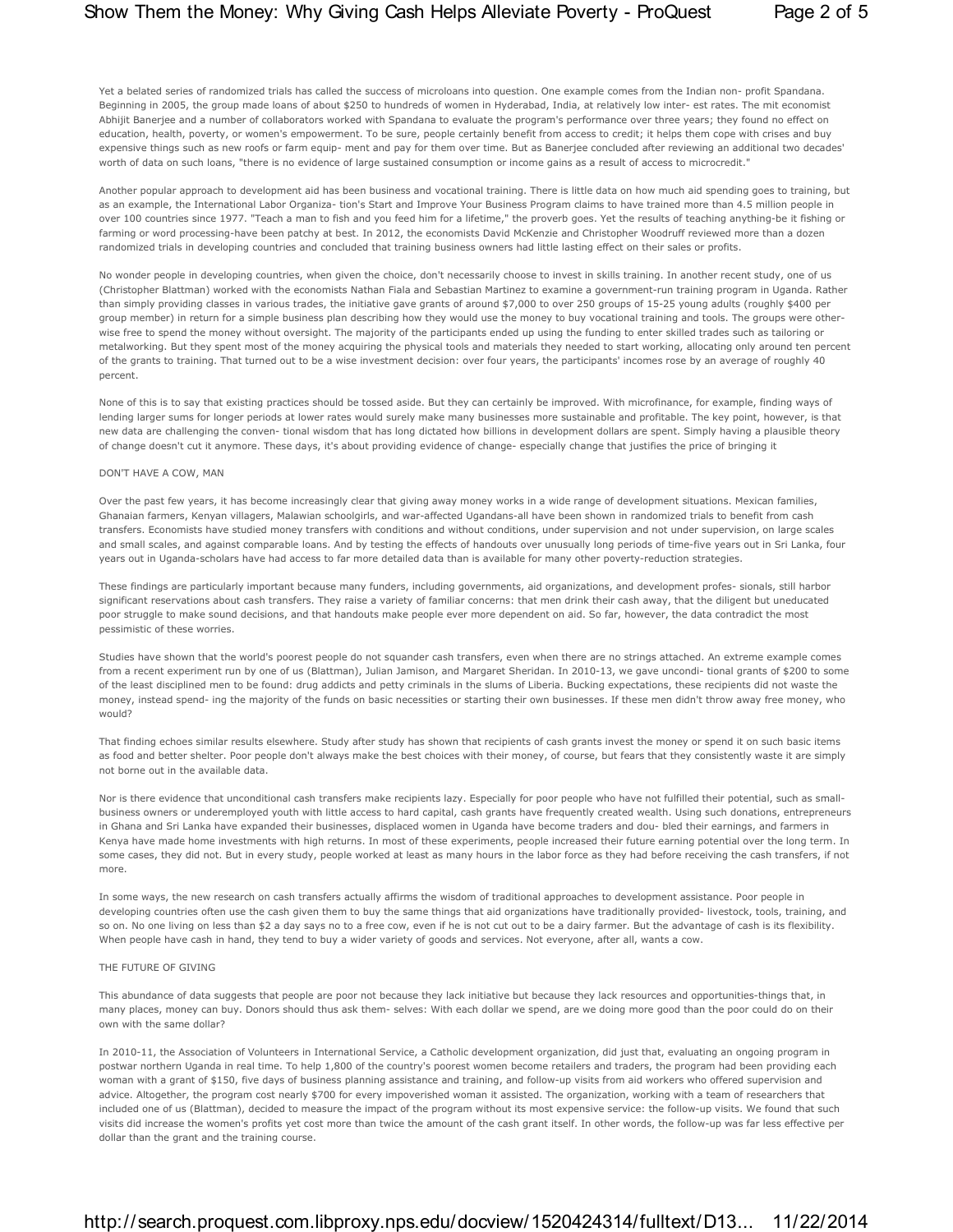One potential response would have been to cut the follow-up service and give out larger cash grants. But in this case, the organiza- tion plans to find a way to provide the extra services more cheaply. This will prove a high bar to meet, but either way, the end result will be that it gets more bang for its buck.

The Ugandan example illustrates another upside to cash transfers: they can serve as the index funds of international development. An index fund is a bundle of investments that is not actively managed, reducing the costs for investors. Its value simply reflects the upward and downward swings of the individual stocks that are included in the bundle. Similarly, a cash transfer is a development project stripped of any active management costs, and its performance tracks the success or failure of the individual recipient. Cash transfers thus provide a baseline for evaluating the active management performance of gov- ernment officials and development professionals. Unfortunately, the sort of hard-nosed performance review seen in the Ugandan study- let alone the courage and discipline required for any organization to put its core competencies to the test-remains rare.

Still, the studies so far, plus basic economic reasoning, suggest three predictions about how cash will perform relative to traditional aid programs. First, money transfers will likely prove most valuable in places where the population has been hit hard by unexpected crises- countries or regions recovering from violent conflicts, natural disasters, or extended periods of political uncertainty. Think of Southeast Asia after a tsunami or the Middle East flooded with Syrian refugees, where the returns on capital after a recovery period are likely to be unusually high and the challenge of making smart investments without localized knowledge unusually large.

Second, cash could also excel in places such as Ghana, Kenya, or Uganda-reasonably stable, growing countries that happen to have few firms offering jobs and where most workers, by necessity, are self- employed. Here, many of the poor are working below their potential because they lack the capital, credit, or insurance products necessary to grow their businesses. In the absence of financial services, which can take decades to develop, cash can fill the gap.

Third, the forms of aid most likely to outperform cash will be those that address collective problems, or what economists term "public goods." Consider health, for example. Say you were buying a vaccine to reduce your child's risk of getting sick. A big part of the social value of this purchase would be reducing your neighbors' risk of illness, too. If you had little cash to spare, the vaccine might cost more than it was worth to you but less than it was worth to the community at large. In this case, an outside group would be better placed to tend to the greater good by subsidizing the vaccine or even providing it for free. A cash transfer wouldn't solve the social problem if the recipient had more pressing needs to spend the money on than the vaccine.

In many cases, however, Western officials and organizations are not the best judges of what poor people in developing countries need to make a better living; the poor people themselves are. One of us (Paul Niehaus), working with fellow economists Karthik Muralidharan and Sandip Sukhtankar, is currently conducting an unusual poll in rural Bihar, India. We are giving poor citizens a choice between two types of aid: the assistance provided by the government's Pub- lic Distribution System, a venerable program of subsidized food delivery that consumes nearly one percent of India's gdp, or cash transfers, calibrated to cost the government the same amount per family. Both forms of welfare have their advantages. Direct cash transfers bypass corrupt officials and crafty middlemen, whereas food transfers provide a more reliable form of insurance against rising food prices. The results are not yet in, but the experiment should provide a promising model for determining how to spend aid dollars in the future.

Such exercises have their limitations, of course, but they also have the advantage of linking smart policy with smart politics. Offering citizens their choice of programs gives elected officials the kind of insight they crave: raw data that describe what voters want and whether or not the civil service is delivering it. Like cash transfers themselves, such mechanisms can help make aid delivery more accountable to the people the aid is intended to serve.

#### CASHING IN

Despite everything that cash transfers can do, their future role in poverty alleviation remains uncertain. The findings of small-scale experiments, involving just a few thousand recipients, cannot reliably tell what might happen when the same policies are rolled out to millions. One looming question is whether money transfers are more or less feasible on a large scale than traditional programs-whether, for example, corrupt officials and armed groups could exploit such programs more easily.

But the evidence from countries that already use cash transfers on a massive scale is promising. According to the United Kingdom's Department for International Development, governments in the devel- oping world already run cash-transfer programs that reach between 750 million and one billion people, whether by way of employment programs in India, pension funds in South Africa, or welfare schemes in Brazil. Many of these programs involve some kind of condition that must be met before recipients get paid, such as getting a checkup or a vaccine at a health clinic. But they all end in cash transfers. The worst fears surrounding them-of fraud, corruption, and plain ineffectiveness-have thus far not been realized.

New technologies have also made such programs easier to imple- ment. In India, one of us (Niehaus), along with Muralidharan and Sukhtankar, recently worked with the government of the state of Andhra Pradesh to measure the effects of replacing paper money delivered through the mail to pensioners and workfare participants with digital payments using biometric authentication. We found that the new system both reduced theft and improved the speed and reliability of the payments. Taking this approach further, the non- profit GiveDirectly (of which Niehaus is president) now delivers unconditional cash payments to thousands of extremely poor house- holds in East Africa through accounts on their cell phones, all at a cost of less than ten cents per dollar donated.

Another concern about rolling out cash transfers on a large scale in developing economies is that an influx of money could lead to disruptive inflation. Whether that fear will materialize remains un- clear. It will depend in large part on what the macroeconomic ef- fects of cash transfers are compared towhether food aid, universal education, or other goods and services. Any large-scale influx of goods or currency has the potential to be disruptive, and so the real question is whether giving cash is worse than giving something else.

Economic theory and experience provide some reassurance. Consider the hundreds of thousands of Syrian refugees now living in Lebanon, where the United Nations and humanitarian agencies are dispensing cash via atm cards as the main form of relief. In such open economies, cash should have little effect on food prices or supplies, and it could even stimulate local production. But when it comes to goods that are slow to keep up with demand-electricity or rental housing, for example-prices are rising and supplies are dwindling. However troublesome the shortages, though, there are few better or more efficient options for helping the refugees buy basic necessities.

To be sure, cash is no panacea. Not every person will grow his or her income or business with a grant; some recipients will use all the money to pay for immediate needs. The effectiveness of cash-transfer programs are only partly proven, and many unknowns and risks remain. But the evidence is stacking up faster in favor of cash than it is for a lot of the alternatives, and direct cash transfers deserve to shed their reputation of being eccentric. Just as important, donors and the public must hold charitable organizations accountable for the wasteful expenses they regularly incur. The expansion of cashtransfer programs themselves could do the most to bring such costs into clearer focus. And when that happens, the global effort to end poverty will have entered a new and better era.∂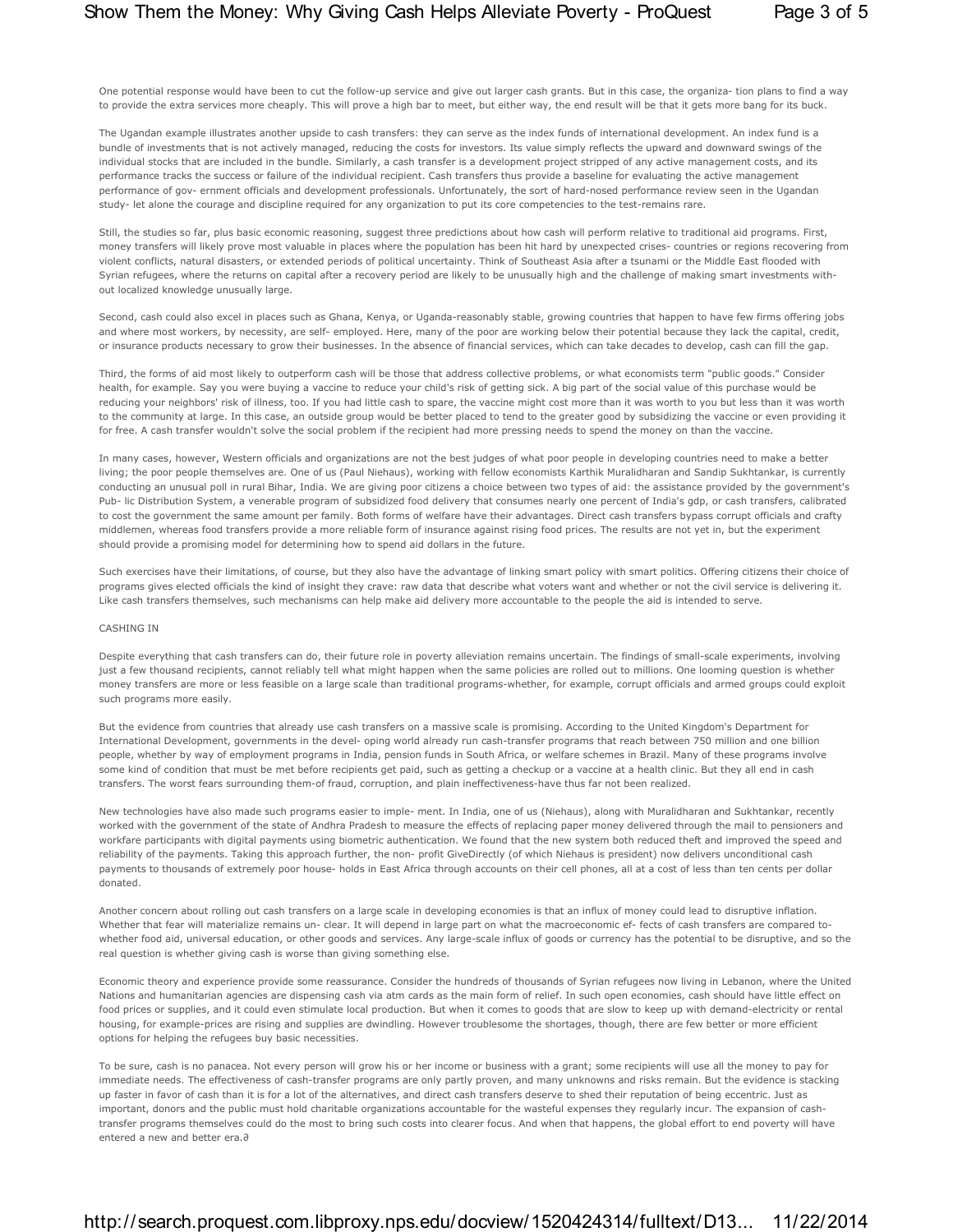#### **Sidebar**

Cash grants to the poor are as good as many traditional forms of aid when it comes to reducing poverty.

Fears that poor people waste cash are simply not borne out by the available data.

#### **AuthorAffiliation**

CHRISTOPHER BLATTMAN is Assistant Professor of Political Science and International Affairs at Columbia University. Follow him on Twitter @cblatts.

PAUL NIEHAUS is Assistant Professor of Economics at the University of California, San Diego, and Co-Founder of GiveDirectly. Follow him on Twitter @Give\_Directly.

Copyright Council on Foreign Relations NY May/Jun 2014

# **Indexing (details)** Cite Subject International; Government grants; Cash; Transfer of funds; Poverty; Social support **Classification** 9180: International 1200: Social policy Title **Show Them the Money: Why Giving Cash Helps Alleviate Poverty Author** Blattman, Christopher; Niehaus, Paul Publication title **Foreign Affairs Volume** 93 **Issue** 3 **Pages** 117-126 **Number of pages** 10 **Publication year** 2014 Publication date May/Jun 2014 **Publisher** Council on Foreign Relations NY **Place of publication** New York **Country of publication** United States **Publication subject** Political Science--International Relations **ISSN** 00157120 **CODEN** FRNAA3 **Source type** Scholarly Journals **Language of publication** English **Document type** Feature **Document feature Illustrations ProQuest document ID** 1520424314 **Document URL** http://libproxy.nps.edu/login? url=http://search.proquest.com.libproxy.nps.edu/docview/1520424314? accountid=12702 **Copyright** Copyright Council on Foreign Relations NY May/Jun 2014 **Last updated** 2014-05-06 **Database** 4 databases View list

#### **Tags** About tags | Go to My Tags

Be the first to add a shared tag to this document.

**Add tags** Sign in to My Research to add tags.

#### Back to top

Contact Us Privacy Policy Cookie Policy Accessibility Sitemap

Copyright © 2014 ProQuest LLC. All rights reserved. Terms and Conditions